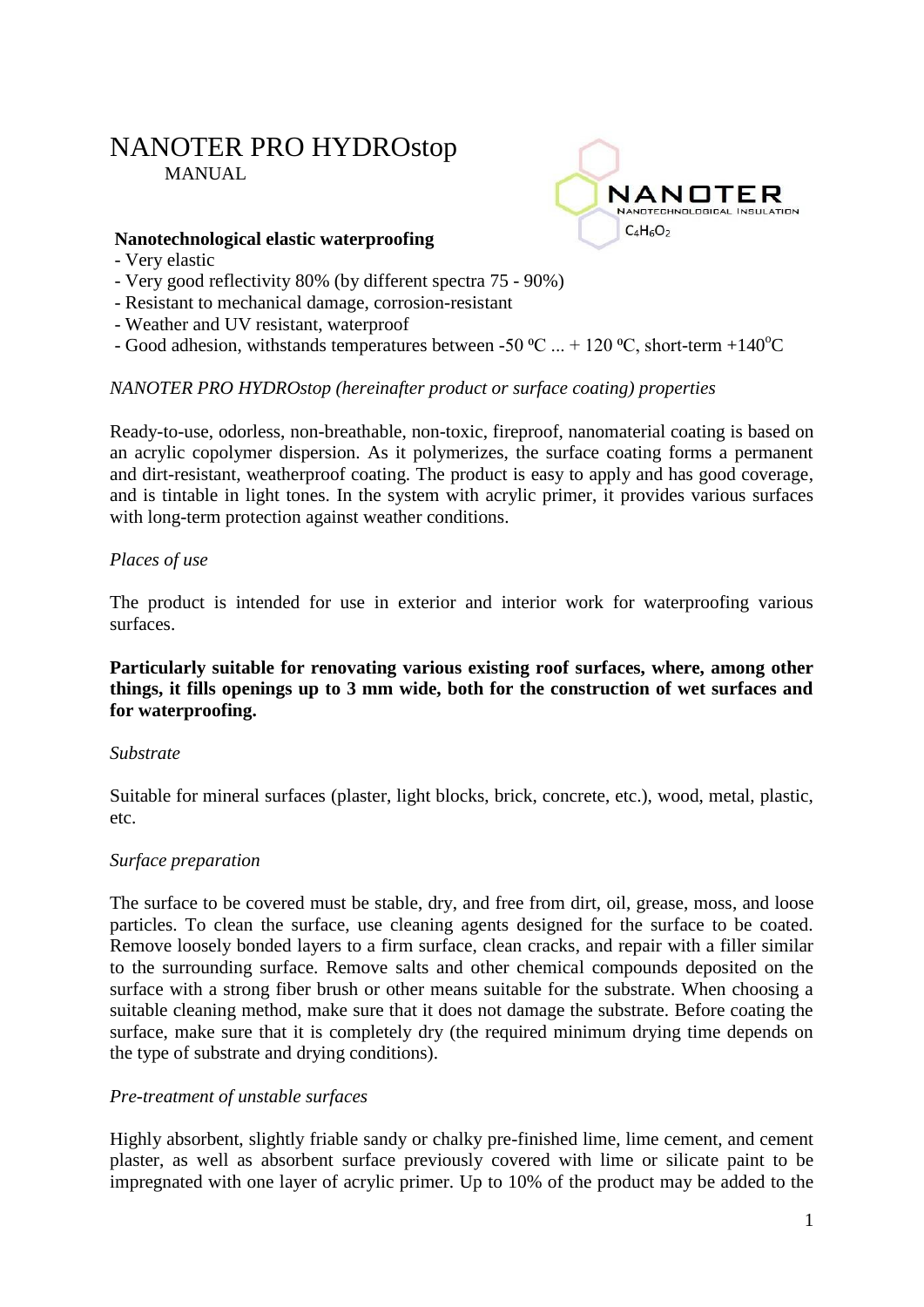mixture to facilitate application. For best results, apply the mixture with a glue comb and putty knife, roller or high pressure spray machine. *Priming*

Prime the surface with one coat of acrylic primer. If, after priming, the site repairs previously made on the substrate have a different shade from the surrounding surface (due to different surface absorbency), the repaired areas must be covered with a 1:10 mixture of one layer of the product and water to obtain a more uniform color tone. Allow the surface to dry properly.

## *Finishing*

Apply the product in layers, taking into account the desired purpose, surface properties, and position (vertical or horizontal), the tools used, and the working environment. The recommended final layer thickness is 1 to 2.5 mm. The thicker the layer, the better the heatinsulating properties.

#### *Technical specifications*

| Place of use               | external and internal work                                                            |
|----------------------------|---------------------------------------------------------------------------------------|
| Consumption for 1 mm layer | $1 \frac{\text{m}^2}{\text{m}^2}$ depending on the absorbency of the<br>surface       |
| Drying time                | 1 mm to 24 h, 2 mm to 48 h                                                            |
| Thinner                    | water                                                                                 |
| Tinting                    | RAL tinting system                                                                    |
| Tools                      | glue comb and putty knife, roller or airless<br>sprayer (high-pressure spray machine) |
| Cleaning of tools          | with water immediately after use                                                      |
| Storage                    | in unopened containers $(5 \dots 45 \degree C)$                                       |
| Packaging                  | 10 L/20 L                                                                             |

#### *Product preparation*

The product is ready for use. After opening the container, immediately before covering the surface, mix the product until it has a uniform consistency (there is no more liquid layer at the bottom of the container).

#### **NB! Stir slowly by hand or with a mixing drill at a maximum of 200-250 rpm.**

If necessary, dilute with clean water to 2.5 to 10% by volume (depending on the unit temperature, the properties of the surface to be covered, and the tool used).

#### *Recommendations for product application*

Required air and surface temperature during surface treatment and drying  $+$  10.40 °C (preferably +  $18 \pm 2$  °C), relative humidity 40-80% (preferably 60-65%).

#### **NB! Avoid covering the surface in cold and humid (rain, fog, dew), as well as in windy weather, as well as in direct sunlight.**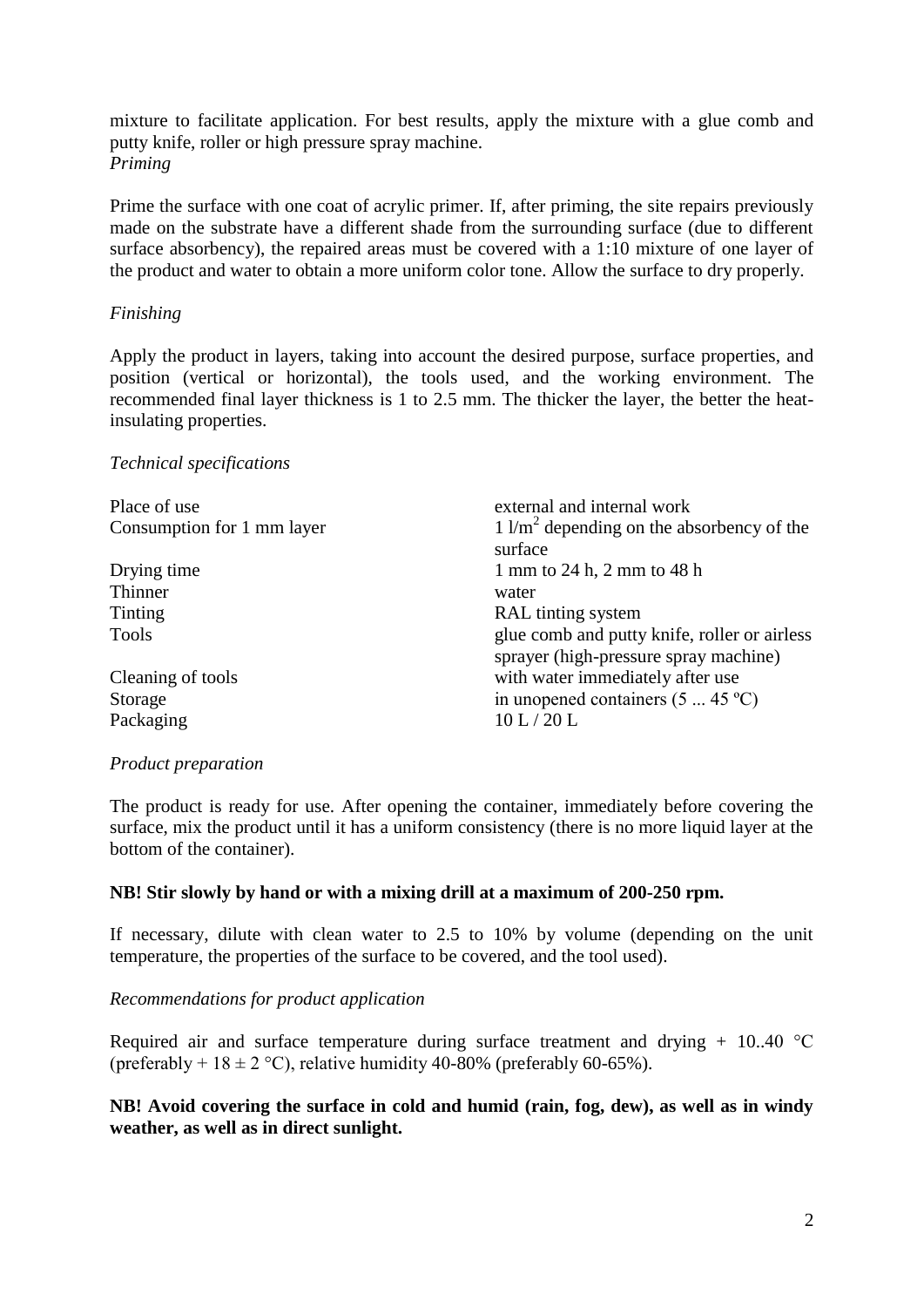At lower temperatures and/or high humidity, the drying time of the coating is significantly extended. If the temperature drops below  $+7$  °C, the product stops drying, and there is a risk of the poor-quality coating. Do not apply the product on surfaces heated by the sun. When covering in hot weather, take measures to prevent the coated surface from drying out too quickly. Allow the coated surface to dry properly between coats. Cover large areas without interruptions, make interruptions only at corners.

# *Recommended tools*

Glue comb B2 or B3 and putty knife. First, apply the product to the surface with a glue comb, allowing the layer to dry (time up to 24 h). The coating is dry if there is no damage to the layer when it is pulled over the layer with a putty knife. Then apply a second coat with a putty knife, which, if necessary, will also ensure a good appearance of the surface. The desired layer thickness of 1.5 ... 2 mm is ensured in two strokes. At the same time, it is possible to finish the surface as desired (decorative plasters, roll materials, water-based paints).

Roller. The roller is used if the desired layer thickness is 0.3 to 0.5 mm. When using a roller, pre-dilute the product with clean water, optimally 10 to 15% by volume.

High pressure sprayer. Used for covering larger surfaces. Simultaneous application in a layer 0.3 to 1.5 mm thick, depending on the technical parameters of the sprayer used. Recommendations for using the sprayer:

- remove all filters (prevent the passage of microspheres):
- the device must be free of any residue before handling the product;
- use working pressure 40... 80 bar;

# **NB! Adjust the spray pressure so that the working pressure when applying the product does not exceed 100 bar.**

- hose length 15...45 m;

-

- use only the pistols provided;
- use nozzles with an aperture of 0.025 to 0.035 (last two digits of the nozzle marking);
- pre-dilute the product depending on the sprayer used;
- mix the product in the container every 5 to 10 minutes during operation;
- turn the pressure regulator to zero before stopping the sprayer completely.



The spray width is determined by the spray angle at a distance of 30 cm from the surface. The angle is determined by the first digit of the nozzle marking.

For example, it is recommended to use a nozzle  $327$  once for a  $30^{\circ}$  spray angle and a nozzle 529 for a  $50<sup>o</sup>$  angle. Use larger nozzles and a wider spray angle for large surfaces, smaller nozzles, and a narrower spray angle for small surfaces and pipes.